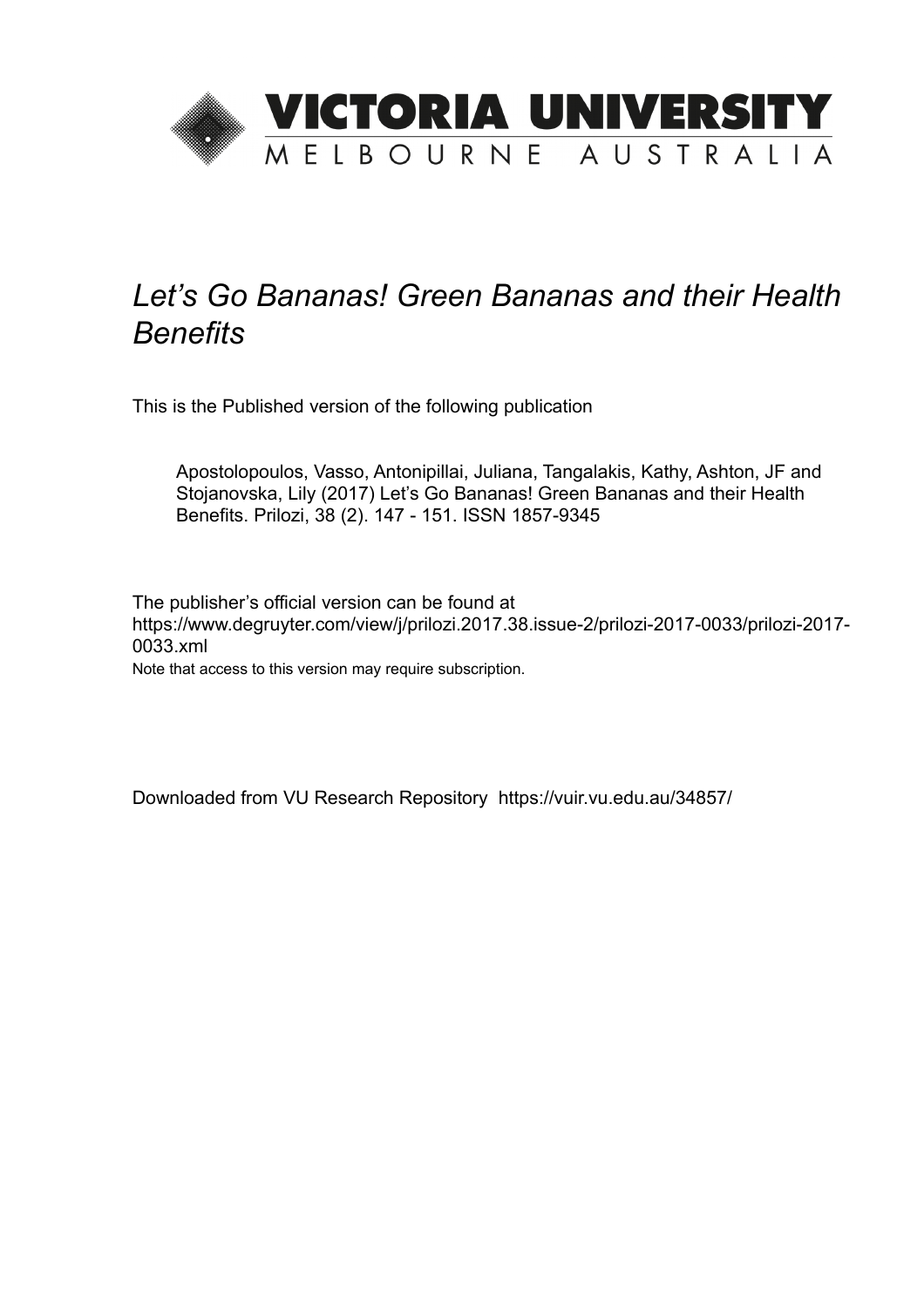10.1515/prilozi-2017-0033

ISSN 1857-9345 UDC: 613.262:614.773

**SHORT PUBLIC HEALTH REPORT ON NUTRITION**

## **LET'S GO BANANAS! GREEN BANANAS AND THEIR HEALTH BENEFITS**

Vasso Apostolopoulos<sup>1,\*</sup>, Juliana Antonipillai<sup>1</sup>, Kathy Tangalakis<sup>1</sup>, John F Ashton<sup>2</sup>, Lily Stojanovska<sup>1</sup>

<sup>1</sup> Centre for Chronic Disease, College of Health and Biomedicine, Victoria University, St Albans Campus, Melbourne, VIC Australia

<sup>2</sup> Sanitarium Development and Innovation, Cooranbong, NSW, Australia

 **Corresponding author**: Vasso Apostolopoulos, Centre for Chronic Disease, College of Health and Biomedicine, Werribee Campus, Hoppers Lane, Werribee, VIC 3030, T: +613 99192025, Fax: +613 99192465, Email: vasso.apostolopoulos@vu.edu.au

## **Abstract**

Bananas have enormous health benefits as a food for both animals and humans. They have been used as a complimentary medicine to treat pathological conditions since ancient times. Recently, there has been increased interest in the scientific validity of the beneficial effects of bananas in alleviating and treating disease conditions including, ulcers, infections, diabetes, diarrhea, colitis and blood pressure. Herein, we write on the potential therapeutic and functional benefits of certain species of bananas when consumed green as well as considering the properties of extracts from the non-fruit parts of the plant. We conclude that green bananas appear to deliver an array of health and therapeutic benefits

**Key words:** Banana, Green banana, Health, Musa paradisiacal, Nutrition

## **Introduction**

Banana plants and fruits have been known since ancient times as a source of biologically active products. In recent years, there has been an upsurge in interest for their use by the pharmaceutical industry and in functional foods. Bananas and in particular green bananas are reported to have medicinal benefits, although there is limited scientific evidence. Many of the large number of banana species available are consumed when their ripened fruits are sweet. However a few species, such as "Monthan" (*Musa paradisiacal*), are less sweet to taste and people consume them when unripe or green. We present a review of the scientific literature relating to the use of unripe green bananas and their potential therapeutic benefits and suggest that there is a need to investigate the use of green banana foods as alternative complimentary treatment options available for alleviating a number of conditions such as diabetics, kidney stones, hypercholesterolemia and infection.

## **Methodology**

Herein, we present health benefits of green bananas, using PubMed searches with the following key terms: green banana (or *Musa paradisiacal*) AND health, green banana (or *Musa paradisiacal*) AND disease, green banana (or *Musa paradisiacal*) AND diarrhea, green banana (or *Musa paradisiacal*) AND inflammation, green banana (or *Musa paradisiacal*) AND virus, green banana (or *Musa paradisiacal*) AND bacterial infection, green banana (or *Musa paradisiacal*) AND diabetes, green banana (or *Musa paradisiacal*) AND cholestrol, green banana (or *Musa paradisiacal*) AND infection. In particular, publications from 2006-2016 are mostly cited.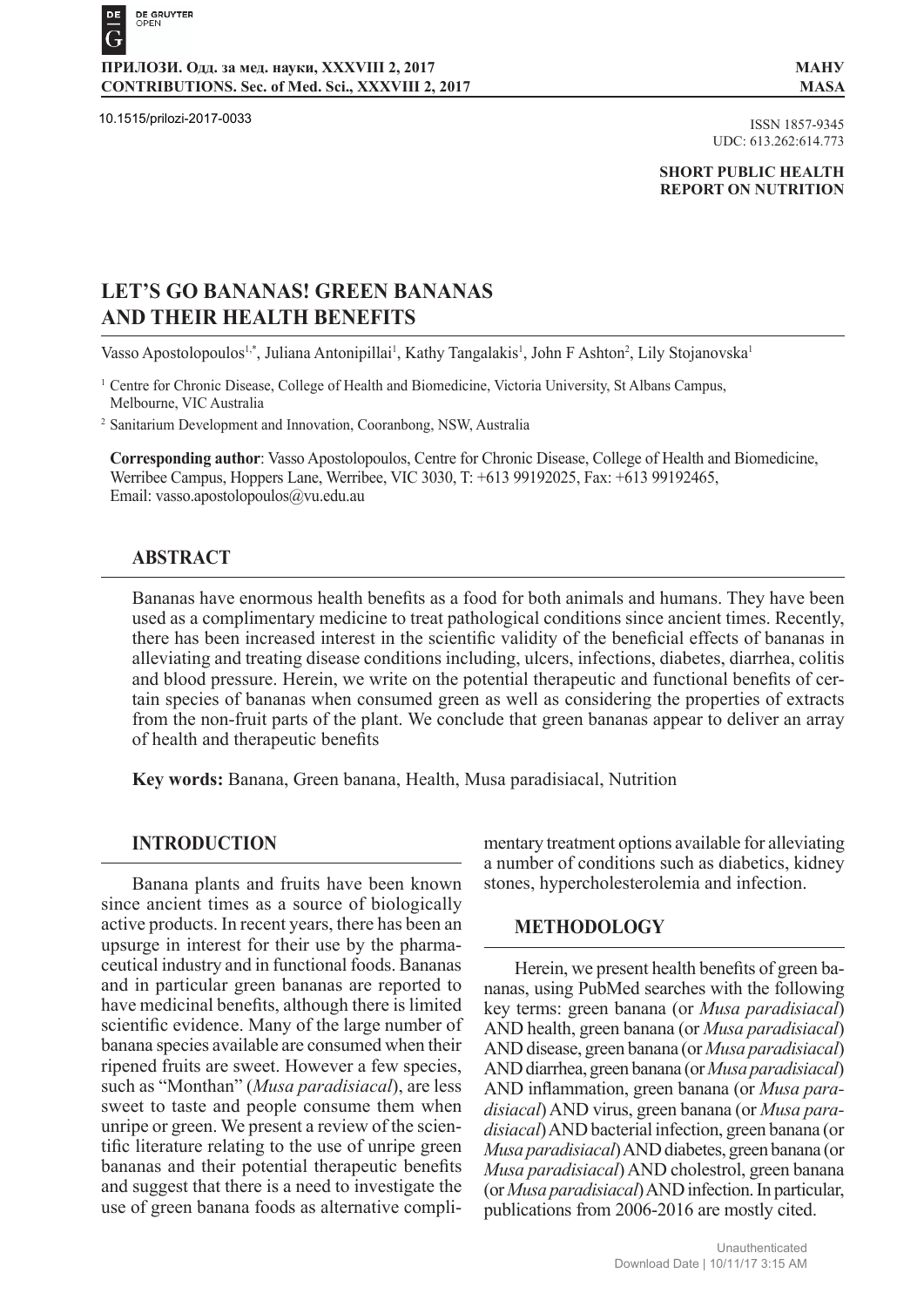#### **Green Bananas and Health Benefits**

Green bananas in general are incredibly nutritious and can serve as a good source of fiber [1], resistant starch [2], vitamin A [3], vitamin B6 [4, 5], vitamin C [1] and potassium [1]. Banana flour made from dehydrated or naturally dried green banana (including monthan species) [1] are used as substitute flour in many dishes including gluten free meals [6]. Flour prepared with the banana skin (unpeeled), has a higher nutritional value with higher content of minerals, dietary fibers, total phenolics and higher anti-oxidant activity than peeled [7]. However, there are significant anti-fungal compounds in banana skins that need to be considered [8]. The human health implications both positive and negative may need to be more closely evaluated when unpeeled bananas are used in foods.

Diarrhea is a common gastrointestinal problem in children. A green banana diet has been shown in some studies to control diarrhea activity and infants with a history of diarrhea have been successfully treated following consumption of cooked green bananas [9-12]. In one study, cooked green bananas given to 73 children aged 6-60 months who were infected with intestinal *Shigella,* resulted in 59 % having no mucous within 5 days. After 5 days 96 % had no fecal blood and significantly reduced number of stools/day [13]. These studies suggest green bananas could be included in the diet as an adjunct in the management of Shigellosis. Flavonoids and saponins present in green bananas might be responsible for the anti-diarrheal activity by inhibiting intestinal motility and hydro electrolytic secretion as well as inhibiting the release of histamines [14]. Green banana flour rich in resistant starches has protective effects during the intestinal inflammatory process. When rats with colitis were treated with green banana flour, they showed an improvement in the colonic oxidative status and anti-inflammatory



activity [15]. Methanolic extracts found in green bananas also promote better wound healing in rats [16, 17]. Furthermore, a significant reduction of glutathione concentration in granulation tissues, percentage of wound area and increase in wound breaking strength [16] were observed in rats on a green banana diet. Green bananas are also reported to have potent anti-ulcer activity [18] which is attributed to the active ingredient flavonoid leucocyanidin [19]. Oral administration of green banana flour [20] or the natural flavonoid leucocyanidin isolated from green bananas, as well as synthetic leucocyanidin, all significantly increased the gastric mucus thickness in aspirin-induced gastric ulcer animals [21]. However, further studies are required to understand the mechanism of green

ti-ulcer and wound healing processes. Flavonoids present in green bananas have been shown to have hypolipidemic activity in rats [22] by significantly reducing cholesterol, phospholipids, free fatty acids and triglycerides in the serum, liver, kidney and brain of experimental animals. Higher rates of cholesterol degradation are also observed in rats through increased levels of hepatic, fecal bile acids and fecal neutral sterols [22]. Furthermore, consumption of green banana flour has also shown anti-atherosclerotic activity in rats [23, 24] and has been noted to reduce systolic blood pressure in humans [25].

bananas in anti-diarrhea, anti-inflammatory, an-

There is evidence that lectins found in green bananas could provide a potential treatment for HIV patients and other viral infections such as, Ebola and hepatitis [26-28]. Other parts of the banana plant also have potential use in medical foods. For example banana leaf extracts from different species of *Musa* bananas have anti-bacterial activities, with *Musa paradisiaca* followed by *Musa acuminata* being the most active against multi-drug resistant nosocomial infection causing pathogens [29]. *Musa paradisiaca* species also demonstrates anti-bacterial activity against *Pseudomonas aeruginosa* and *Staphylococcus aureus* [17] and anti-coccidial activity in chickens [30]. In addition, banana peel extracts show anti-microbial activities against *P. gingivalis* and *A. actinomycetemcomitans* [31]. Interestingly, *Musa paradisiaca* may also offer some protection against snake venom toxicity [32]. Green bananas made into flour have been observed to provide beneficial effects in enhancing male semen counts at a low consumption dose (500 mg/kg/day), although at high doses Figure 1. Summary of Green banana health benefits (1000 mg/kg/day) significant lower sperm cell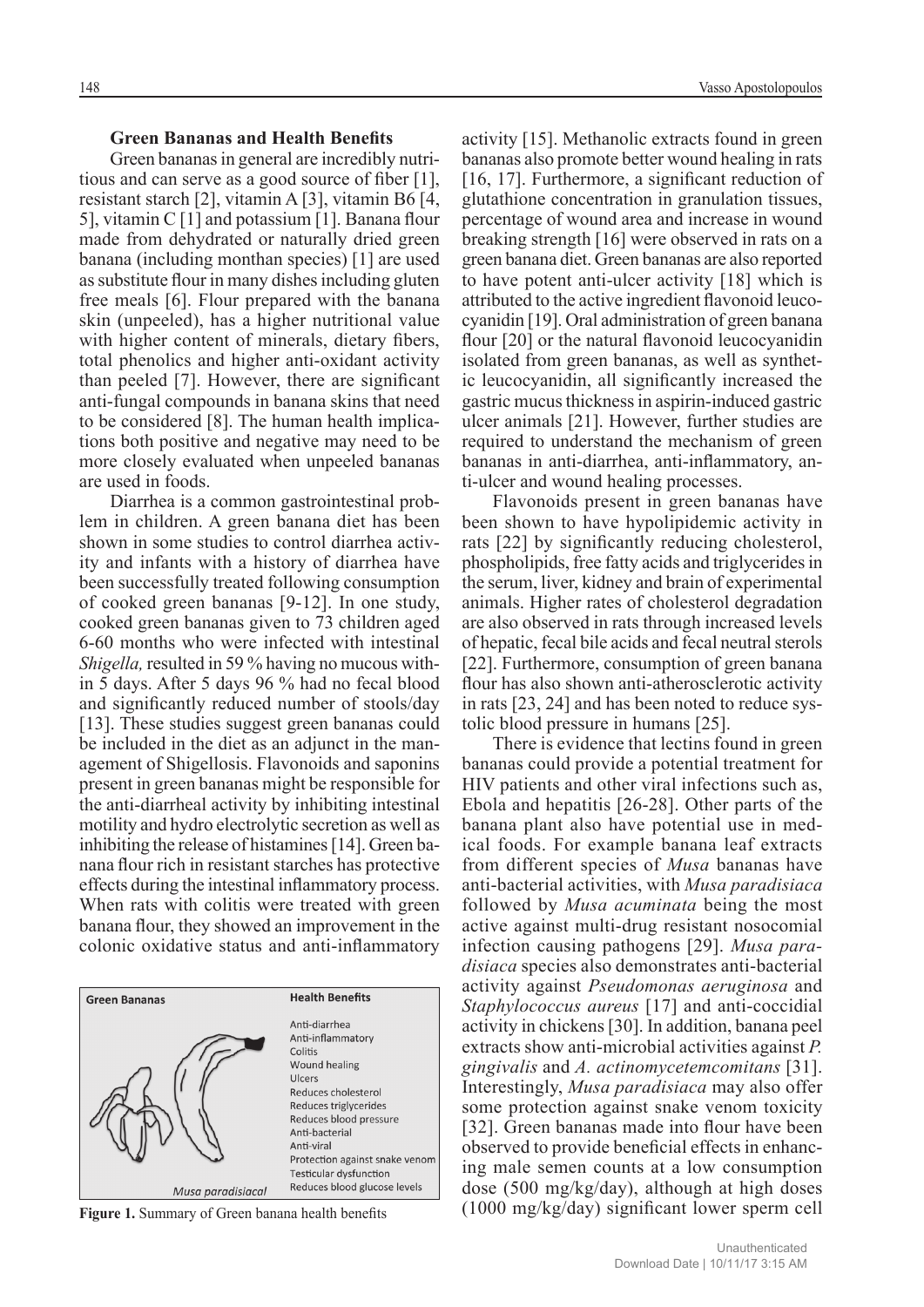concentrations were noted [33]. Testicular dysfunction induced by diabetes, can result in high levels of oxidative stress released by testicular cells. Treatment of diabetic rats with *Musa paradisiaca* extract resulted in correction of testicular function [33]; however, further studies are required to validate the role of these extracts in the management of testicular disorders associated with diabetes. In other studies, the dietary fiber in *Musa paradisiaca* banana is reported to enhance the metabolism of carbohydrates in cholesterol free fed rats [34] and reduce blood sugar levels in diabetic induced rats [35]. In one human study, green banana flour consumption of 20 g/day by overweight female subjects for 45 days did not reduce body weight, however reductions in systolic blood pressure and fasting glucose levels were observed [25]. In another study, renal dysfunction in diabetic rats was significantly improved by the consumption of unripe *Musa paradisiaca* bananas but not when in combination with ginger [36]. Green banana flour has also been reported to have anti-cancer properties which should be further studied in the context for human dietary interventions [37].

## **Conclusion**

In conclusion, there have now been sufficient studies to demonstrate that Green bananas appear to deliver an array of therapeutic benefits. However, the evidence to confirm support for particular medicinal or functional benefits is limited. In addition, certain benefits may be restricted to a specific species of banana. Further studies are therefore required to substantiate the benefits of specific banana species on disease outcomes and health, including their effects on immune cells as well as elucidating the mechanisms of actions.

## **References**

- 1 Suntharalingam S, Ravindran G. Physical and biochemical properties of green banana flour. Plant Foods Hum Nutr. 1993;43:19-27.
- 2 Faisant N, Gallant DJ, Bouchet B, Champ M. Banana starch breakdown in the human small intestine studied by electron microscopy. Eur J Clin Nutr. 1995;49:98-104.
- 3 Englberger L, Darnton-Hill I, Coyne T, Fitzgerald MH, Marks GC. Carotenoid-rich bananas: a potential food source for alleviating vitamin A deficiency. Food Nutr Bull. 2003;24:303-18.
- 4 Li S, Wu C, Nong H, Deng Y. [Morphometrical study on inhibitory effect of vitamin B6 and banana-stem extract on calcium crystallization]. Zhonghua Wai Ke Za Zhi. 1998;36:763-5.
- 5 Roth-Maier DA, Kettler SI, Kirchgessner M. Availability of vitamin B6 from different food sources. Int J Food Sci Nutr. 2002;53:171-9.
- 6 Zandonadi RP, Botelho RB, Gandolfi L, Ginani JS, Montenegro FM, Pratesi R. Green banana pasta: an alternative for gluten-free diets. J Acad Nutr Diet. 2012;112:1068-72.
- 7 Haslinda WH, Cheng LH, Chong LC, Noor Aziah AA. Chemical composition and physicochemical properties of green banana (Musa acuminata x balbisiana Colla cv. Awak) flour. Int J Food Sci Nutr. 2009;60 Suppl 4:232-9.
- 8 Prusky D. mechanisms of resistance of fruits and vegetables to postharvest diseses. Disease Resistance in Fruit, Proceedings of an international workshop. 1998:19-33.
- 9 Rabbani GH, Larson CP, Islam R, Saha UR, Kabir A. Green banana-supplemented diet in the home management of acute and prolonged diarrhoea in children: a community-based trial in rural Bangladesh. Trop Med Int Health. 2009;15:1132-9.
- 10 Rabbani GH, Teka T, Saha SK, Zaman B, Majid N, Khatun M, et al. Green banana and pectin improve small intestinal permeability and reduce fluid loss in Bangladeshi children with persistent diarrhea. Dig Dis Sci. 2004;49:475-84.
- 11 Rabbani GH, Teka T, Zaman B, Majid N, Khatun M, Fuchs GJ. Clinical studies in persistent diarrhea: dietary management with green banana or pectin in Bangladeshi children. Gastroenterology. 2001;121:554-60.
- 12 Triplehorn C, Millard PS. A rice-based diet with green banana or pectin reduced diarrhea in infants better than a rice-alone diet. ACP J Club. 2002;136:67.
- 13 Rabbani GH, Ahmed S, Hossain I, Islam R, Marni F, Akhtar M, et al. Green banana reduces clinical severity of childhood shigellosis: a double-blind, randomized, controlled clinical trial. Pediatr Infect Dis J. 2009;28:420-5.
- 14 Yakubu MT, Nurudeen QO, Salimon SS, Yakubu MO, Jimoh RO, Nafiu MO, et al. Antidiarrhoeal activity of Musa paradisiaca Sap in wistar rats. Evid Based Complement Alternat Med. 2015:Article ID, 683726.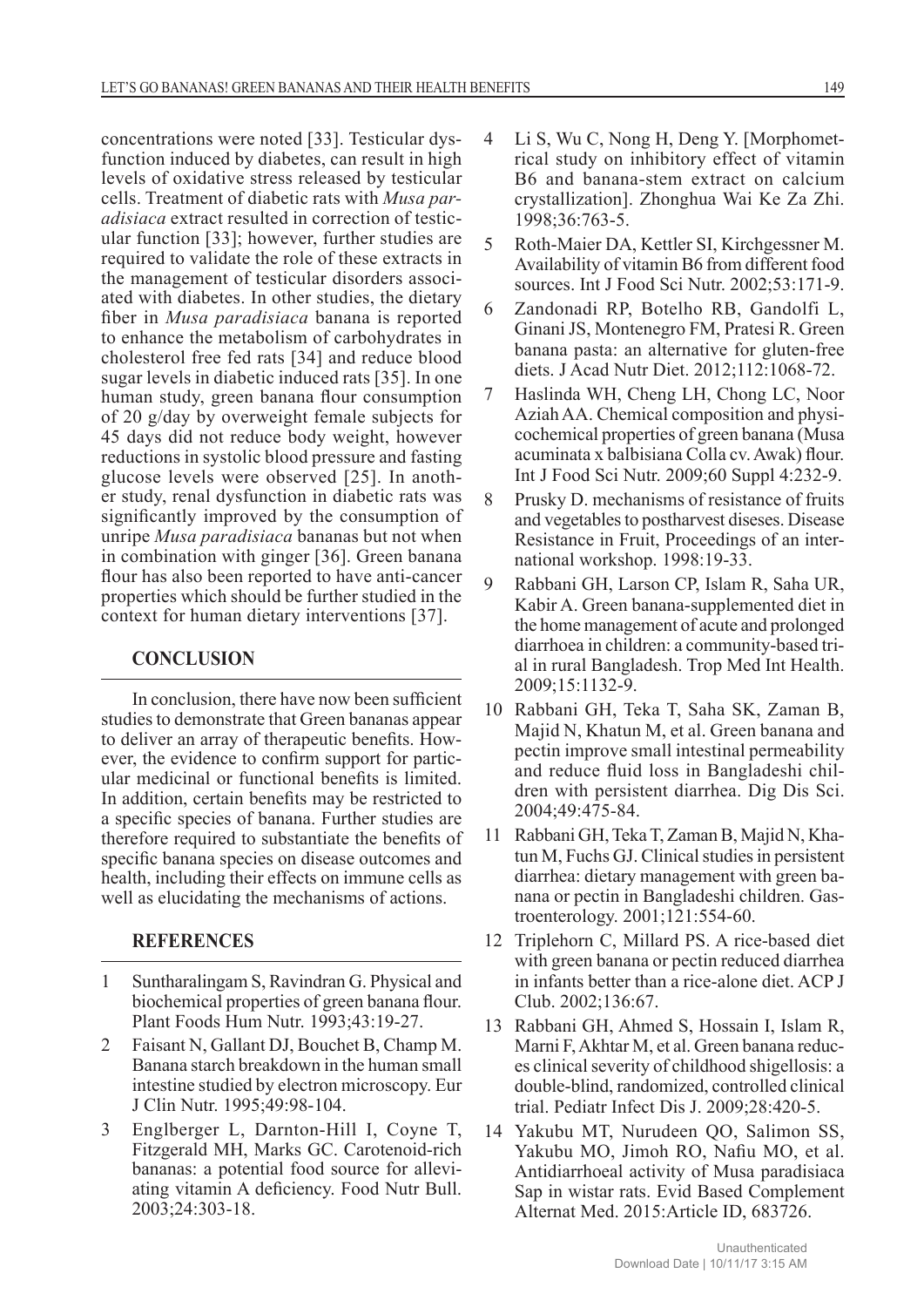- 15 Scarminio V, Fruet AC, Witaicenis A, Rall VL, Di Stasi LC. Dietary intervention with green dwarf banana flour (Musa sp AAA) prevents intestinal inflammation in a trinitrobenzenesulfonic acid model of rat colitis. Nutr Res. 2012;32:202-9.
- 16 Agarwal PK, Singh A, Gaurav K, Goel S, Khanna HD, Goel RK. Evaluation of wound healing activity of extracts of plantain banana (Musa sapientum var. paradisiaca) in rats. Indian J Exp Biol. 2009;47:32-40.
- 17 Amutha K, Selvakumari U. Wound healing activity of methanolic stem extract of Musa paradisiaca Linn. (Banana) in Wistar albino rats. Int Wound J. 2014.
- 18 Vadivelan R, Elango K, Suresh B, Ramesh BR. Pharmacological validation of Musa paradisiaca Bhasma for antiulcer activity in albino rats - A preliminary study. Anc Sci Life. 2006;25:67-70.
- 19 Lewis DA, Fields WN, Shaw GP. A natural flavonoid present in unripe plantain banana pulp (Musa sapientum L. var. paradisiaca) protects the gastric mucosa from aspirin-induced erosions. J Ethnopharmacol. 1999;65:283-8.
- 20 Goel RK, Gupta S, Shankar R, Sanyal AK. Anti-ulcerogenic effect of banana powder (Musa sapientum var. paradisiaca) and its effect on mucosal resistance. J Ethnopharmacol. 1986;18:33-44.
- 21 Lewis DA, Shaw GP. A natural flavonoid and synthetic analogues protect the gastric mucosa from aspirin- induced erosions. J Nutr Biochem. 2001;12:95-100.
- 22 Vijayakumar S, Presannakumar G, Vijayalakshmi NR. Investigations on the effect of flavonoids from banana, Musa paradisiaca L. on lipid metabolism in rats. J Diet Suppl. 2009;6:111-23.
- 23 Usha V, Vijayammal PL, Kurup PA. Aortic/ glycosaminoglycans alterations in antiatherogenic action of dietary fiber from unripe banana (Musa paradisiaca). Indian J Med Res. 1991;94:143-6.
- 24 Verma V, Singh N, Jaggi AS. Sodium-hydrogen exchanger inhibitory potential of Malus domestica, Musa x paradisiaca, Daucus carota, and Symphytum officinale. J Basic Clin Physiol Pharmacol.25:99-108.
- 25 Tavares da Silva S, Araujo Dos Santos C, Marvila Girondoli Y, Mello de Azeredo L,

Fernando de Sousa Moraes L, Keila Viana Gomes Schitini J, et al. Women with metabolic syndrome improve antrophometric and biochemical parameters with green banana flour consumption. Nutr Hosp. 2014;29:1070- 80.

- 26 Akkouh O, Ng TB, Singh SS, Yin C, Dan X, Chan YS, et al. Lectins with anti-HIV activity: a review. Molecules. 2015;20:648-68.
- 27 Singh SS, Devi SK, Ng TB. Banana lectin: a brief review. Molecules. 2015;19:18817-27.
- 28 Swanson MD, Winter HC, Goldstein IJ, Markovitz DM. A lectin isolated from bananas is a potent inhibitor of HIV replication. J Biol Chem. 2010;285:8646-55.
- 29 Karuppiah P, Mustaffa M. Antibacterial and antioxidant activities of Musa sp. leaf extracts against multidrug resistant clinical pathogens causing nosocomial infection. Asian Pac J Trop Biomed. 2013;3:737-42.
- 30 Anosa GN, Okoro OJ. Anticoccidial activity of the methanolic extract of Musa paradisiaca root in chickens. Trop Anim Health Prod. 2010;43:245-8.
- 31 Kapadia SP, Pudakalkatti PS, Shivanaikar S. Detection of antimicrobial activity of banana peel (Musa paradisiaca L.) on Porphyromonas gingivalis and Aggregatibacter actinomycetemcomitans: An in vitro study. Contemp Clin Dent. 2015;6:496-9.
- 32 Borges MH, Alves DL, Raslan DS, Pilo-Veloso D, Rodrigues VM, Homsi-Brandeburgo MI, et al. Neutralizing properties of Musa paradisiaca L. (Musaceae) juice on phospholipase A2, myotoxic, hemorrhagic and lethal activities of crotalidae venoms. J Ethnopharmacol. 2005;98:21-9.
- 33 Alabi AS, Omotoso GO, Enaibe BU, Akinola OB, Tagoe CN. Beneficial effects of low dose Musa paradisiaca on the semen quality of male Wistar rats. Niger Med J. 2013;54:92-5.
- 34 Usha V, Vijayammal PL, Kurup PA. Effect of dietary fiber from banana (Musa paradisiaca) on metabolism of carbohydrates in rats fed cholesterol free diet. Indian J Exp Biol. 1989;27:445-9.
- 35 Shodehinde SA, Ademiluyi AO, Oboh G, Akindahunsi AA. Contribution of Musa paradisiaca in the inhibition of alpha-amylase, alpha-glucosidase and Angiotensin-I converting enzyme in streptozotocin induced rats. Life Sci. 2015;133:8-14.